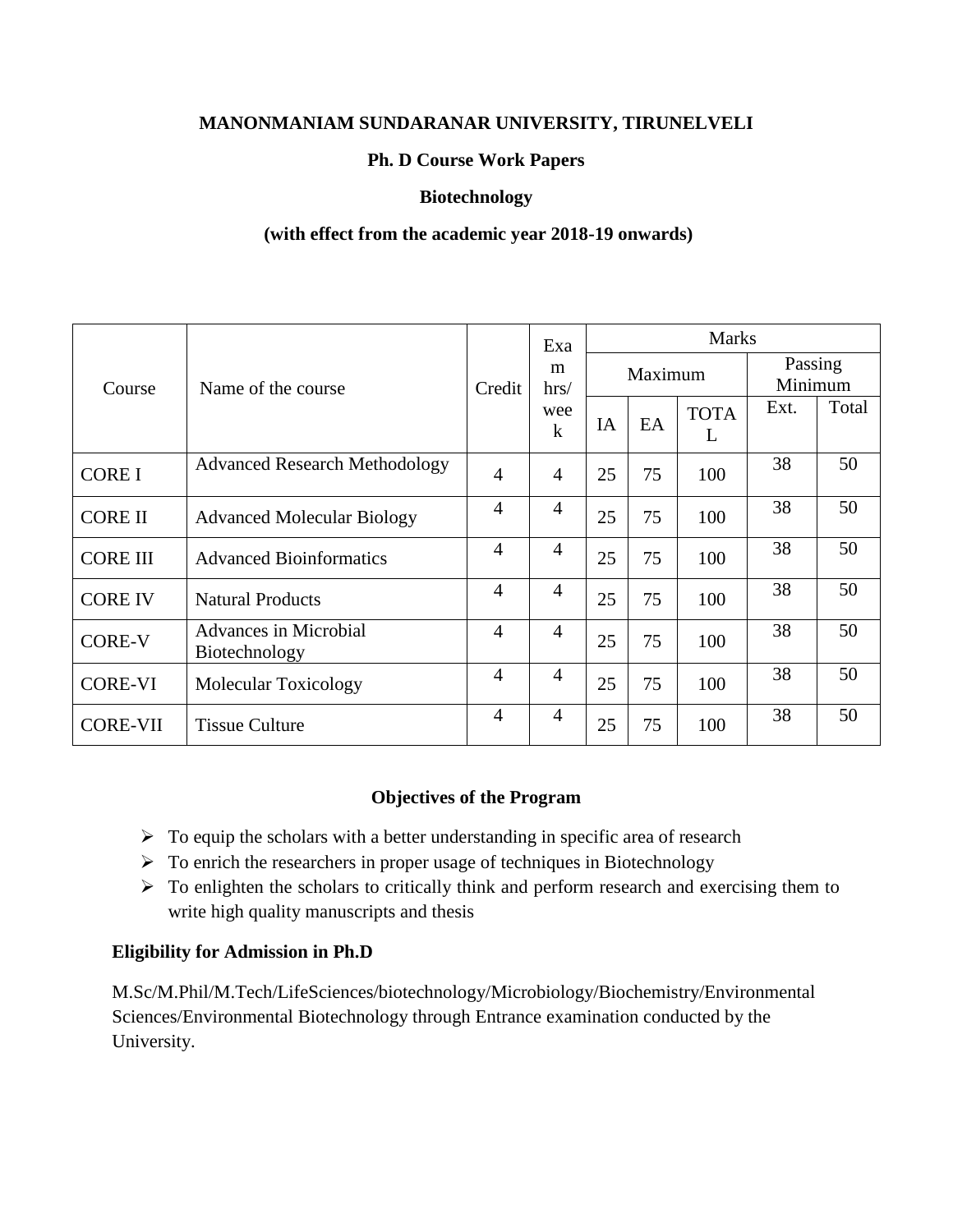## **Choice of Course Work**

1. Candidates with PG qualification should obtain 16 credits as per UGC Regulations in the following options:

4 Course works of 4 credits each for a total of 16 credits (or)

3 Course works of 4 credits each & 1 mini project of 4 credits for a total of 8 credits

2. Candidates with M.Phil. Qualification should earn 8 credits as per UGC regulations in the following options

2 Course works of 4 credits each for a total of 8 credits (or)

1 Course work of 4 credits & 1 mini project of 4 credits for a total of 8 credits

# Mini Project

As per University Norms

## **Advanced Research Methodology**

Preamble:

To equip the students with the updated methodologies, techniques and instruments.

Outcome:

To obtain a thorough knowledge regarding the reagent preparations, experimental protocols and instruments.

# **Unit: I: Preparation of Solutions**

Types of Solutions - Standard Solutions, Stock Solution, Satuarated Solution, Solution of Acids, Expression of Concentration - Molarity (M), Molality (m), Preparation of one Molar (1M) Solutions, Normality (N), Mass Percent % (w/w), Percentage by Volume or % (v/v), Volume/Weight (V/W), Parts per Million (ppm), Parts per Billion (ppb), pH; Buffers and their preparation. (14L)

# **Unit: II: Microscopy & Microtechnique**

Microscopy - Principle, Working Mechanism and applications of Light, Phase Contrast, Fluorescent, Darkfield, SEM, TEM and STEM. Preparation of Whole mount and sections, staining, mounting and preparation of permanent slides; Cyto and Histochemical techniques.

(11L)

# **Unit: III: Quantitative & Molecular Techniques**

|    | -- | ш |  |
|----|----|---|--|
| т, |    |   |  |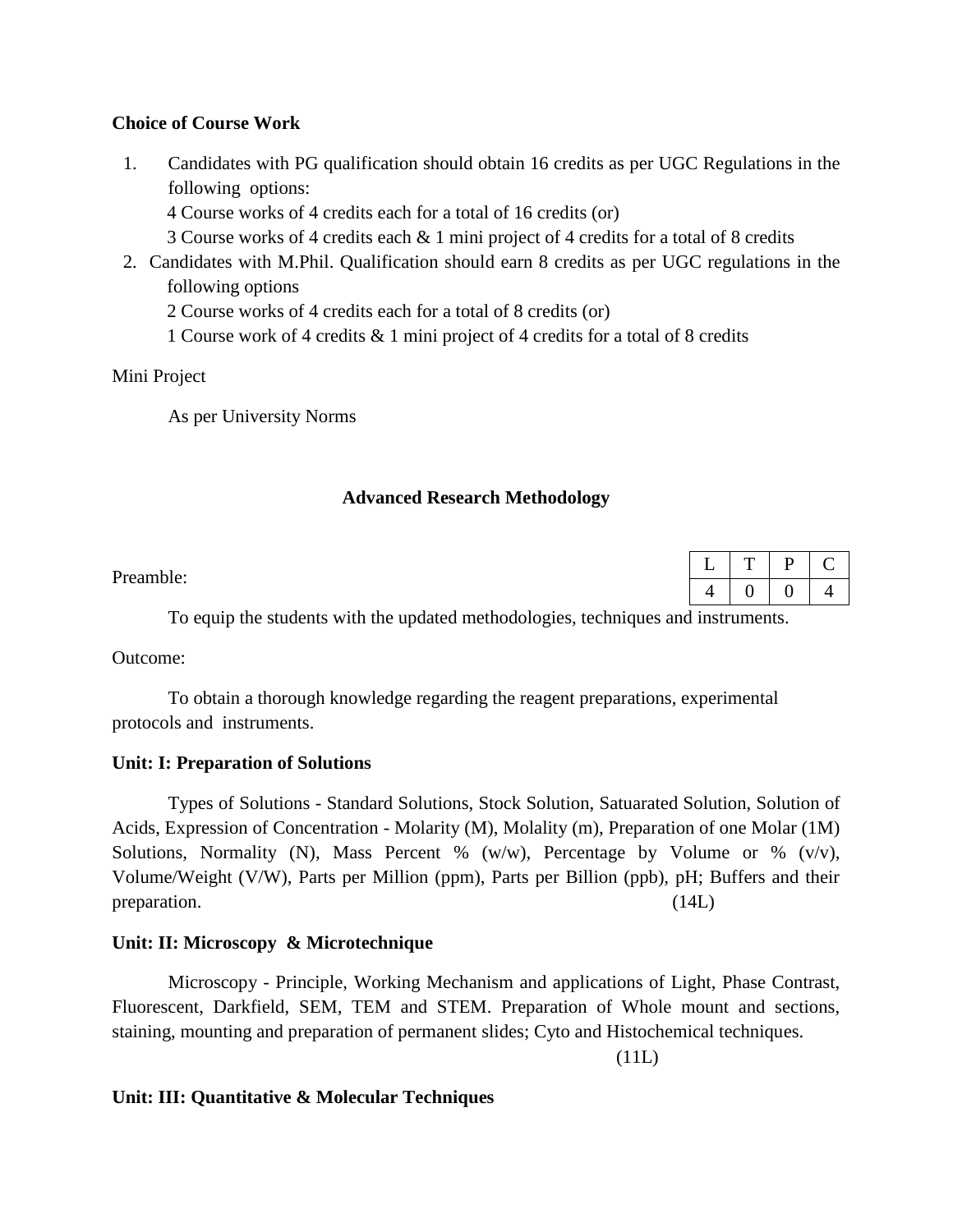Quantification of carbohydrate, protein, lipid, fatty acids and aminoacids (Proximate composition), Estimation of hydrolytic and detoxication enzymes. Molecular Techniques - Principle, mechanism and application of SDS, PAGE, AGE, PCR, RT-PCR; Basic principle and applications of chromatography, UV spectrophotometer. (12L)

#### **Unit: IV: Biostatistics**

Parametric - Student T test, F Test, Z -Test, Correlation, Regression and Co-efficient, ANOVA (One-way, Two-way), MANova, Ancova, Non-parametric - Chi-square, Wilcoxon Signes Rank Test, Mann-Whitney Test, Kolmogorov-Snirnow Tests, SPSS, Sigma Plot and MiniTab or Biological data analysis. (13L)

#### **Unit: V: Manuscript, Thesis and Project Writing**

Research Processing, Writing of Report, Research paper and Review Articles, Project, Proof Correction - symbols, MS word review option and other tools; Palgiarism Checking, Impact Factor, h index, citation index, Funding agencies - DST, DBT, CSIR, ICMR, ICAR, MoEF, MoEs. (10L)

(Total: 60L)

References:

- 1. Rodney F. Boyer, 2012. Biochemistry laboratory: Modern Theory & Techniques, Second Edition, Prentice Hall.
- 2. Rajan Katoch, 2011. Analytical Techniques in Biochemistry & Molecular Biology, Springer, New York.

#### **Advanced Molecular Biology**

|  | u |  |
|--|---|--|
|  |   |  |

**Objectives of the paper:** The course is to teach the students the following areas: Isolation and characterization of DNA, RNA and protein molecules.

**Outcome of the paper:** The students will be trained in the area of the characterization of DNA, RNA and protein molecules. The knowledge will be helpful to understand and also solve the molecular level problem in our local community.

**Unit 1 (Biomolecules)**: Isolation of DNA, RNA molecules using Tri- reagent, preparation of protein lysate using different buffer constitutions and the functions of the reagents in the buffers. Purity check of DNA and RNA molecules. Quantification & storage of DNA, RNA and protein molecules.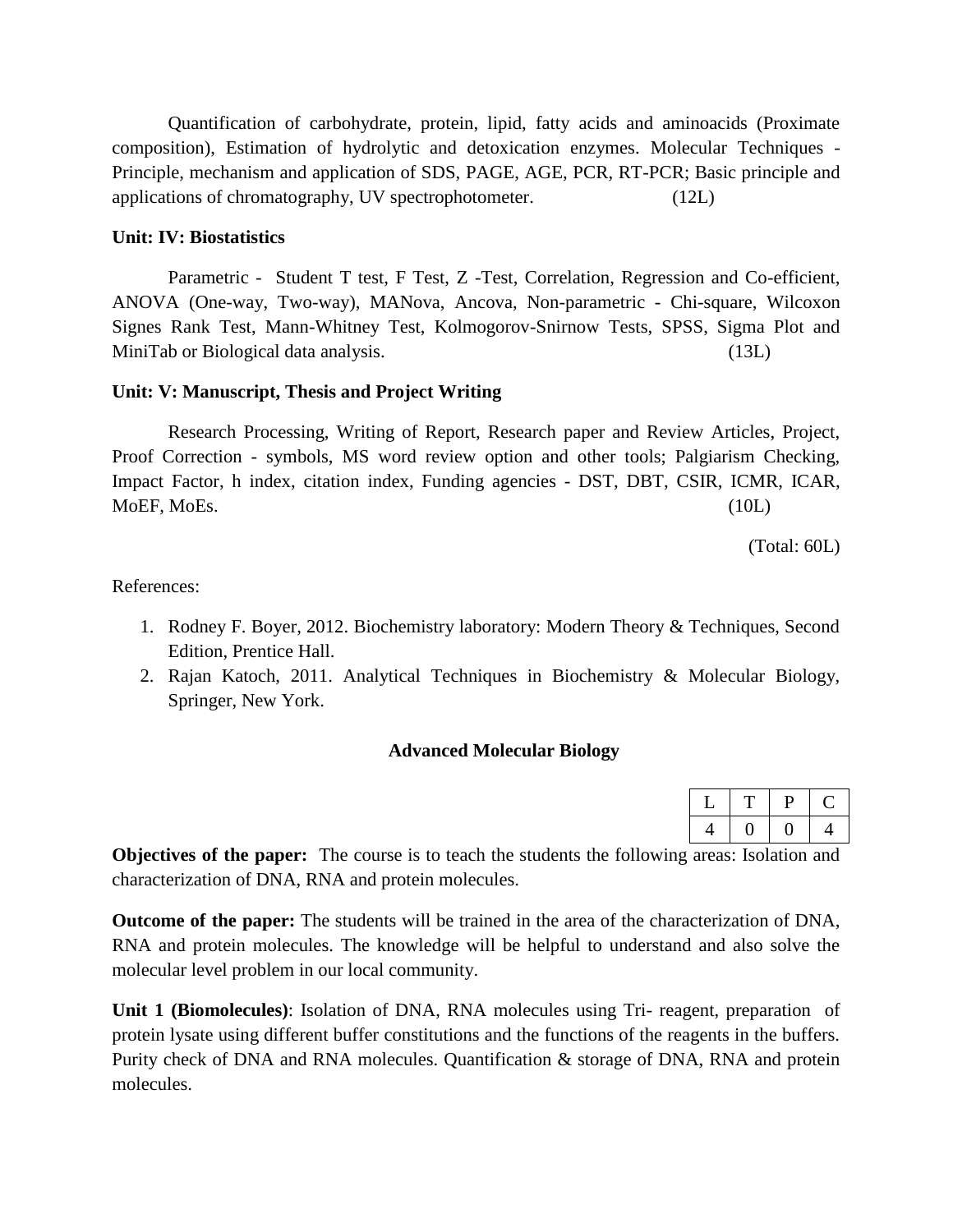Unit 2 (PCR): Working concentration & storage of dNTPs & primers. Length of primers. Designing primers for the given DNA fragment for analytical PCR. Designing primer for amplification of DNA fragments for protein over expression purpose. Agarose gel electrophoresis, Reason for the followings: 1. Smear in the PCR amplified product 2. More than one band; 3. Primer dimer, 4. DNA in the well, 5. No band and band in the unexpected size, 6. Primer degradation etc. storage of PCR products. Restriction analysis, cloning, and sequencing of PCR products. Removal of template DNA by Dpn-1. Differences between Taq DNA polymerase, Pfu DNA polymerases and the differences in their PCR products. Gradient PCR and q-PCR

**Unit 3 (Proteomics):** SDS-PAGE, MALDI-TOF, MS-MS for identification of protein, Immunoblot, primary antibodies, secondary antibodies, fluorescent dyes in different wave length, Horse radish peroxidase and alkaline phosphatase conjugated secondary antibodies. Protein markers and prestained markers.

**Unit 4 (Sequencing)**: Types of DNA sequencing. Next Generation DNA sequencing. Whole exon sequencing, Transcriptome analysis, comparison of cytochrome-c oxidase & 16S RNA molecule and identification of organisms. Finding promoter, intron, exon, ORF, SNPs, mutations and insertion and deletion in a given sequence.

**Unit 5 (Manipulations of gene expression):** Anti-sense technique, siRNA, micro RNA, pseudo genes, TALEN nuclease and CRISPR Cas9. Difference between the above techniques.

# **References:**

1. Molecular cell biology  $7<sup>th</sup>$  edition by Harvey Lodish.

2. Principles of gene manipulation and genomics  $7<sup>th</sup>$  edition by S.B. Primrose.

3. Molecular biology of the cell  $5<sup>th</sup>$  edition by Bruce Alberts.

4. From Genes to Genomes: Concepts and Applications of DNA Technology  $3<sup>rd</sup>$  edition by Jeremy W Dale and Malcolm von Schantz.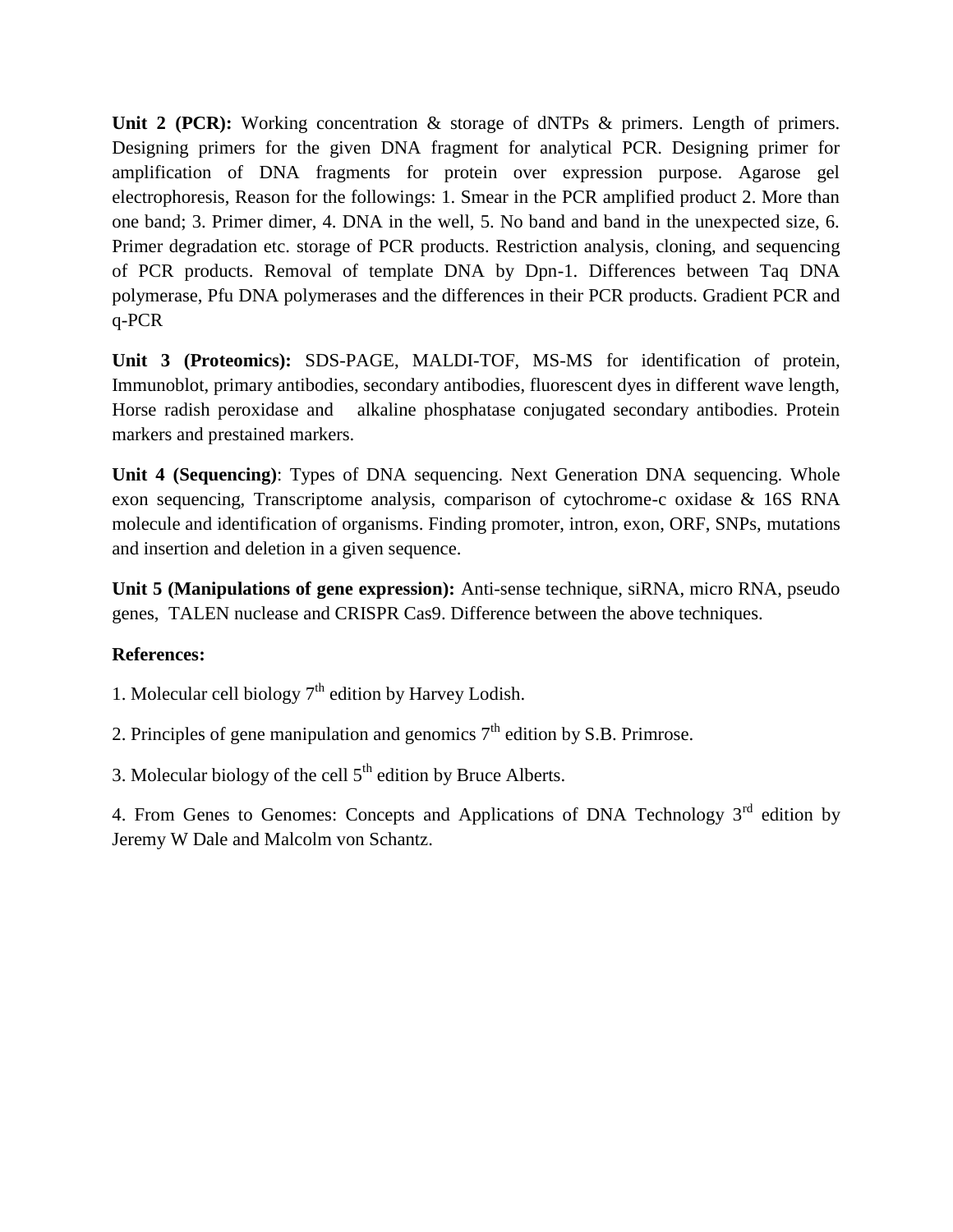### **Advanced Bioinformatics**

**Objectives of the paper:** The course is to teach the students the genetic relationship with organisms and the structural aspects of biomolecules.

**Outcome of the paper:** The students will be trained in the area of the molecular evolution and molecular depth of drugs and their applications.

**Unit 1 (Comparison of Biomolecules)**: Basic shell programming & python programming. Different format of DNA, RNA, and protein molecules, Pairwise and multiple aligment tools, BLAST tool and their applications. Identification of new species, SNPs and mutations.

**Unit 2 (Genome):** Human, mouse, *Drosophila* and *Arabidopsis* genome projects in NCBI, 1000 human genome project, Flybase, and TAIR.

**Unit 3 (NGS analysis and Annotation)**: Next Generation sequencing, NGS data analysis, Assembly: reference based denovo and related tools. Functional annotation and comparison. Differential gene expression & transcriptome analysis

**Unit 4 (RNA molecules):** structure of RNA, prediction of coding and noncoding RNA & related tools, types of noncoding RNA molecules. RNA editing, guide RNA, designing of siRNA,

**Unit 5 (Molecular docking):** Analysis of protein sequences, 3D structure of proteins, and structure of ligand in pdb format. Binding efficiency, structure based function predication, uses of different docking tools, Ramachandran plot. Computer aided drug designing (CADD).

#### **References:**

- 1. Bioinformatics: Sequence and Genome Analysis  $2<sup>nd</sup>$  edition by David W Mount.
- 2. A Primer of Genome Science  $3<sup>rd</sup>$  edition by Greg Gibson and Spencer V. Muse.
- 3. Essential bioinformatics by Jin Xiong.
- 4. Proteins: Structures and Molecular Properties  $2<sup>nd</sup>$  edition by Thomas E. Creighton.
- 5. Molecular Biology of the Gene  $7<sup>th</sup>$  edition by James D Watson.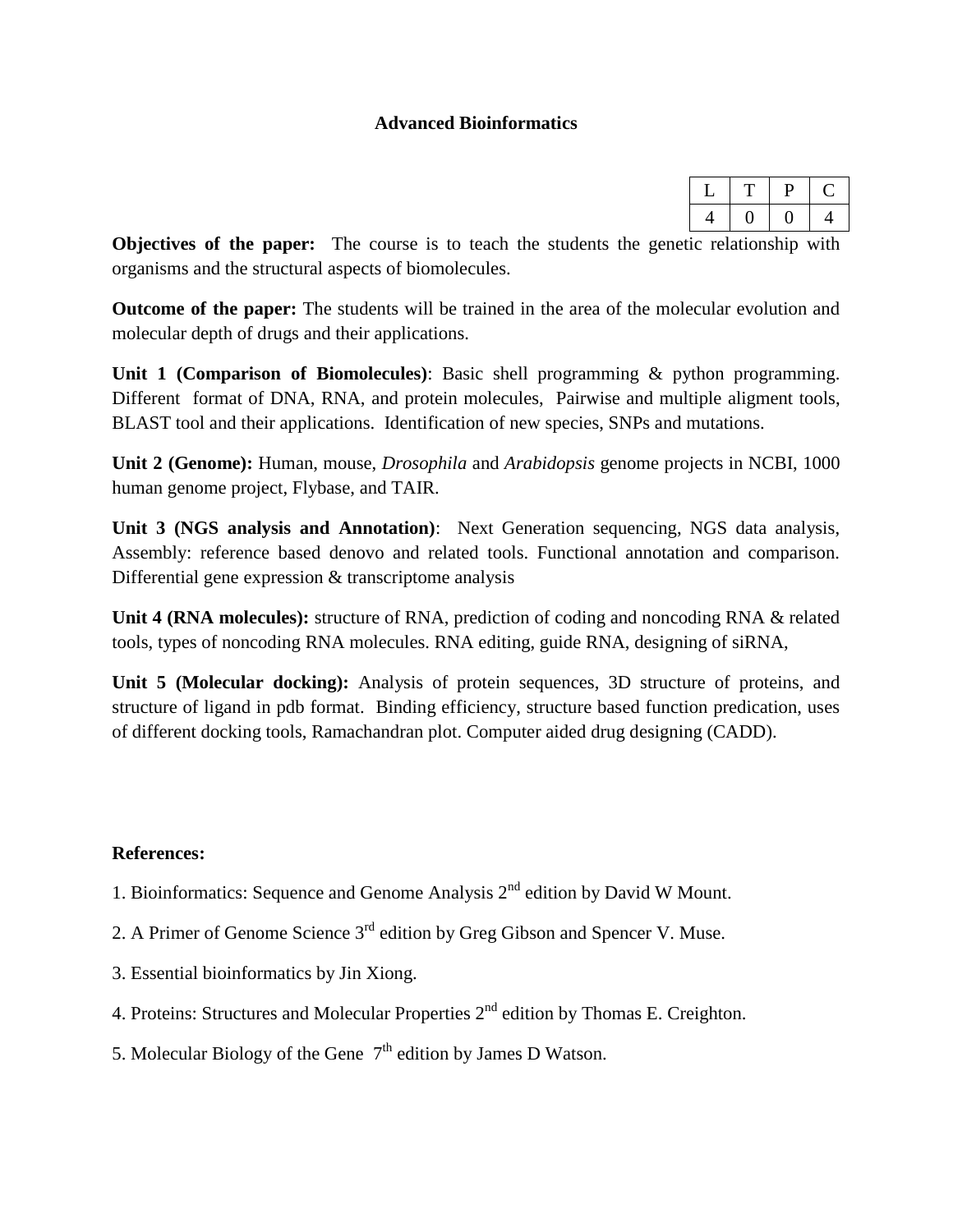## **Natural Products**

| ٠. |
|----|

**Objectives of the paper:** The course is to teach the students the knowledge about natural resources and methods of extraction of valuable products

**Outcome of the paper:** The students will be trained in the area of understanding & utilization of natural products.

**UNIT 1 Bioresources:** Biomedical potential of marine and terrestrial natural products – Isolation techniques, structural elucidation techniques and mode of action. Application in various field of biology of Secondary Metabolites isolated from both marine and terrestrial natural products

**UNIT 2 Marine resources:** Important products isolated from marine organisms and their uses – Agarose, Agar, Alginates, Carrageenans, chitin, chitosons and glucosanins, marine flavourants, Lectins, heparin and carotene. Single cell Protein. Packing and storage.

**UNIT 3 Biofuel:** Sources of biomass- Ethanol from biomass, Methane from biomass, Hydrogen from biomass.

**UNIT 4 Phytochemicals:** carbohydrates and derived products - drugs containing glycosides, tannins, lipids (fixed oils, fats and waxes), volatile oils and terpenoids, enzymes and proteins, alkaloids. Biological testing of herbal drugs - Preliminary phytochemical screening for plant products - Qualitative chemical tests - Chromatography (TLC and HPLC).

**UNIT 5: Pharmaceutically important products from marine and terrestrial organisms** pharmaceutical surfactants, antimicrobial compounds, hormone like materials, vitamins, immunomodulators, anticancer and cytotoxic compounds. NMR, FTIR, Single crystal preparation, X-ray diffraction, 3D structure of compounds.

#### **REFERENCES:**

1. Marine natural products: chemical and biological perspectives Paul J. Scheuer Academic Press, 392 pages

2. Bioactive Marine Natural Products Bhakuni, Dewan S., Rawat, D.S. 2005, XV, 400 p.

3. Marine natural products Hiromasa Kiyota, K. Fujiwara, T. Nagata, 2010 - 301 pages

4. Drugs from the Sea, Nobuhiro Fusetani, 2000 - 158 pages

5. Herbal plants and Drugs, Agnes Arber, 1999. Mangal Deep Publications.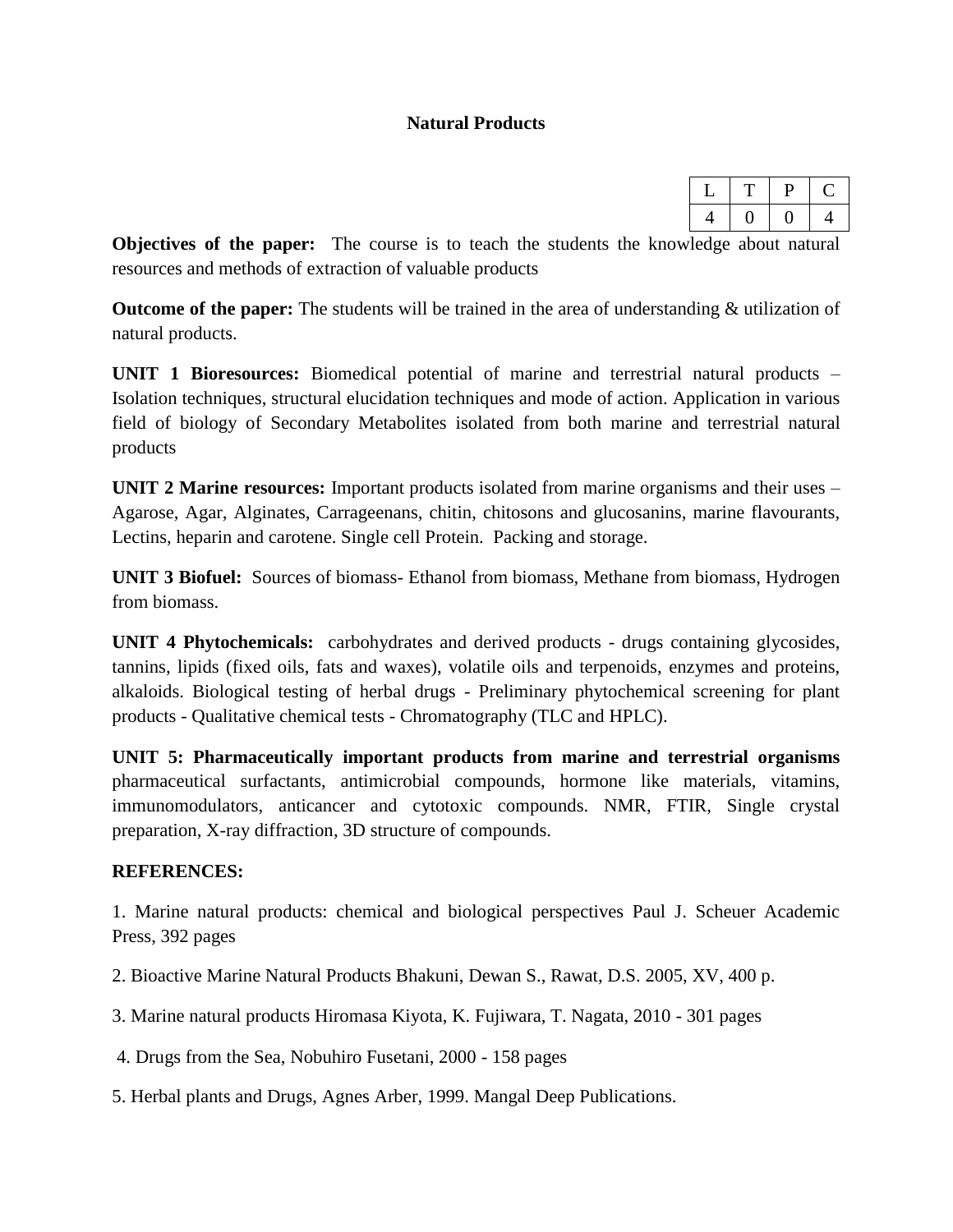6. Contribution to Indian Ethnobotany by Editor S.K.Jain, 1991 Scientific Publishers.

7. New Natural products and Plants drugs with Pharmacological, Biological (or)

8. Therapeutical activity, H.Wagner and P.Wolff, 1979. Springer, New Delhi.

9. Ayurvedic drugs and their plant source, V.V.Sivarajan and Balachandran Indra, 1994. Oxford IBH publishing Co.

## **Advances in Microbial Biotechnology**

## **Preamble:**

To have an in depth insight into fermentation concepts, understanding the usage of microbes as biocontrol agents, its usage in environment and industries.

## **Outcome:**

To enrich the minds of students with microbes utility in different fields.

# **Unit 1**

Brief history of Fermentation; Fermentation- General Concepts, Applications of Fermentation; Range of fermentation process- Microbial biomass, enzymes, metabolites, recombinant products, transformation process; Component parts of a fermentation process. Fundamentals of Microbial Biotechnology Microbial life: Microbial Cell Cultivation Systems, Cycles of Matter/Microbial Ecology (C, N, S, Fe, Cu, etc.) Methods in Microbial Biotechnology; Recombinant Gene Expression in Prokaryotes and Eukaryotes Protein Engineering .

# **Unit 2**

Types of fermentations- Aerobic and anaerobic fermentation, Submerged and solid state fermentation; Factors affecting submerged and solid state fermentation; Aeration and agitation-Effect of aeration and agitation on fermentation, Oxygen requirement and oxygen supply, Oxygen transfer kinetics; Determination of KLa value; Effect of agitation and microbial biomass on KLa value; Newtonian and non-Newtonian fluids; Foam and antifoams, their effect on oxygen transfer; Fermentation economics.

# **Unit 3**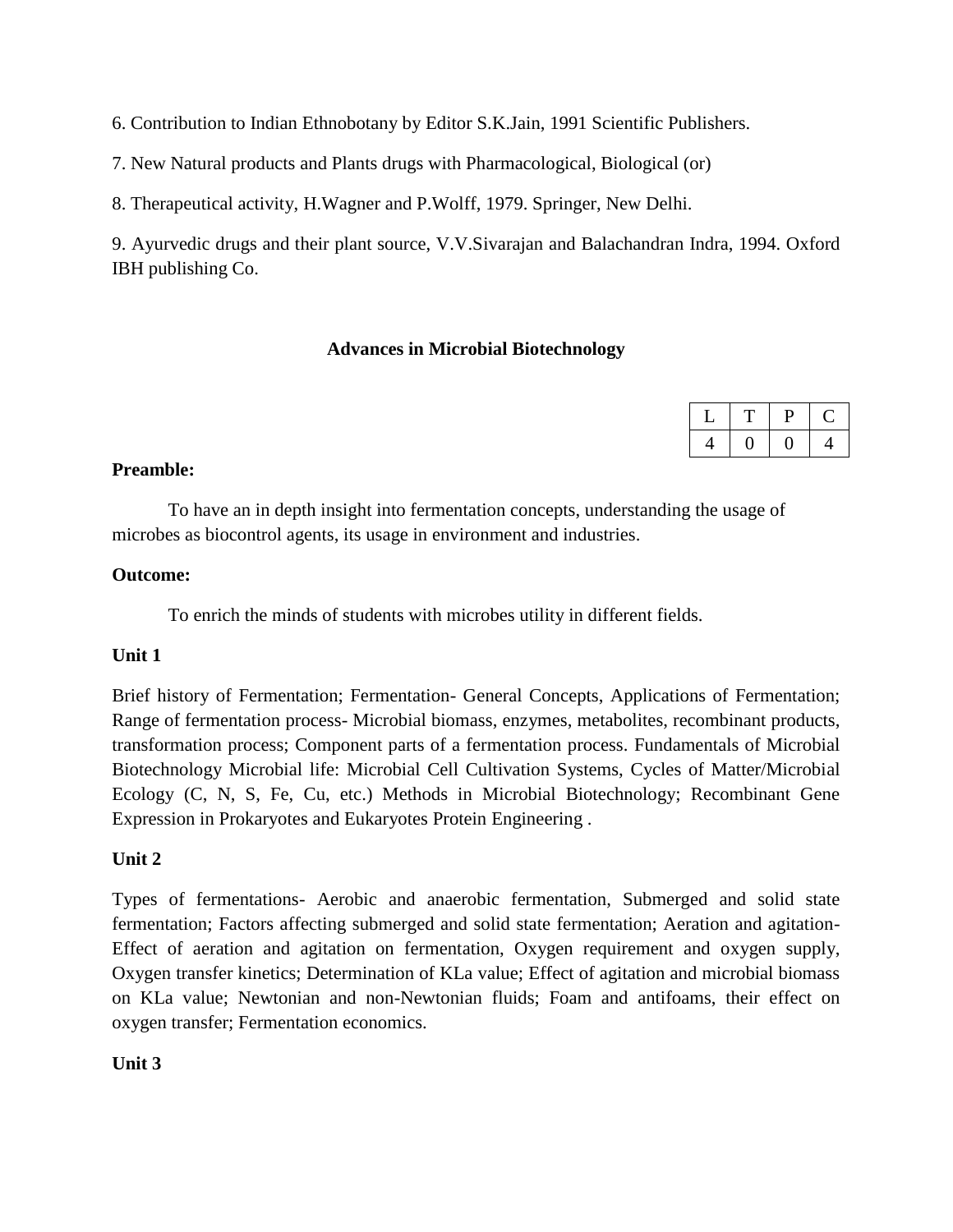Microbes as Biocontrol Agents (Baculoviruses, entomopathogenic fungi, *Bacillus thurinigiensis*, *Bacillus sphaericus*, *Bacillus popilae*, Microbe derived inhibitors Biology of nitrogen fixation, preparation of different Types of inoculants (nitrogen fixers phosphate solubilizers, plant growth promoting Rhizobacteria, PGPR), composting.

# **Unit 4**

Introduction to the use of microbes in environmental Applications, Bioremediation, bioaugemntation, Bioemulsifiers, biosurfactants, MEOR, Leaching of ores, Microbial Fuels (Methane, Hydrogen), Functional Metagenomics , syntrophic biodegradation of hydrocarbon contaminants.

# **Unit 5**

Microbial production of organic acids, solvents and beverages (Citric acid, acetic acid, ethanol, acetone-butanol, beer, wine) therapeutic agents,(Streptomycin, cephalosporin, Anticancer agents , Vaccines aSiderophores, Ergot alkaloids),enzymes, vitamins and amino acids(proteases, amylases and lipases , B2 and B12, lysine, glutamic acid and tryptophan) and other microbial products(Microbial polysaccharides: Xanthan and Dextran, Biosurfactants, Steroid transformation, Polyhydroxyalkanoates: PHA and PHB).

# **References:**

- 1. Stanbury, P. F., Whitaker and Hall, A. S. J., Principles of Fermentation Technology. Butterworth-Heinemann.
- 2. Shuler, M.L. and Karg, I F., Bioprocess Engineering Basic Concepts, Prentice Hall.
- 3. Microbial Biotechnology by A. N. Glazer and H. Nikaido.
- 4. SubbaRao, N. S. (1999) Soil Microbiology Science Pub Inc.

# **Molecular Toxicology**

|  | H. |  |
|--|----|--|
|  |    |  |

**Preamble:**

**To introduce students about the chemicals and metabolic toxicity with the aim to provide sufficient knowledge about the technologies involved in toxicity assessment.**

#### **Outcome:**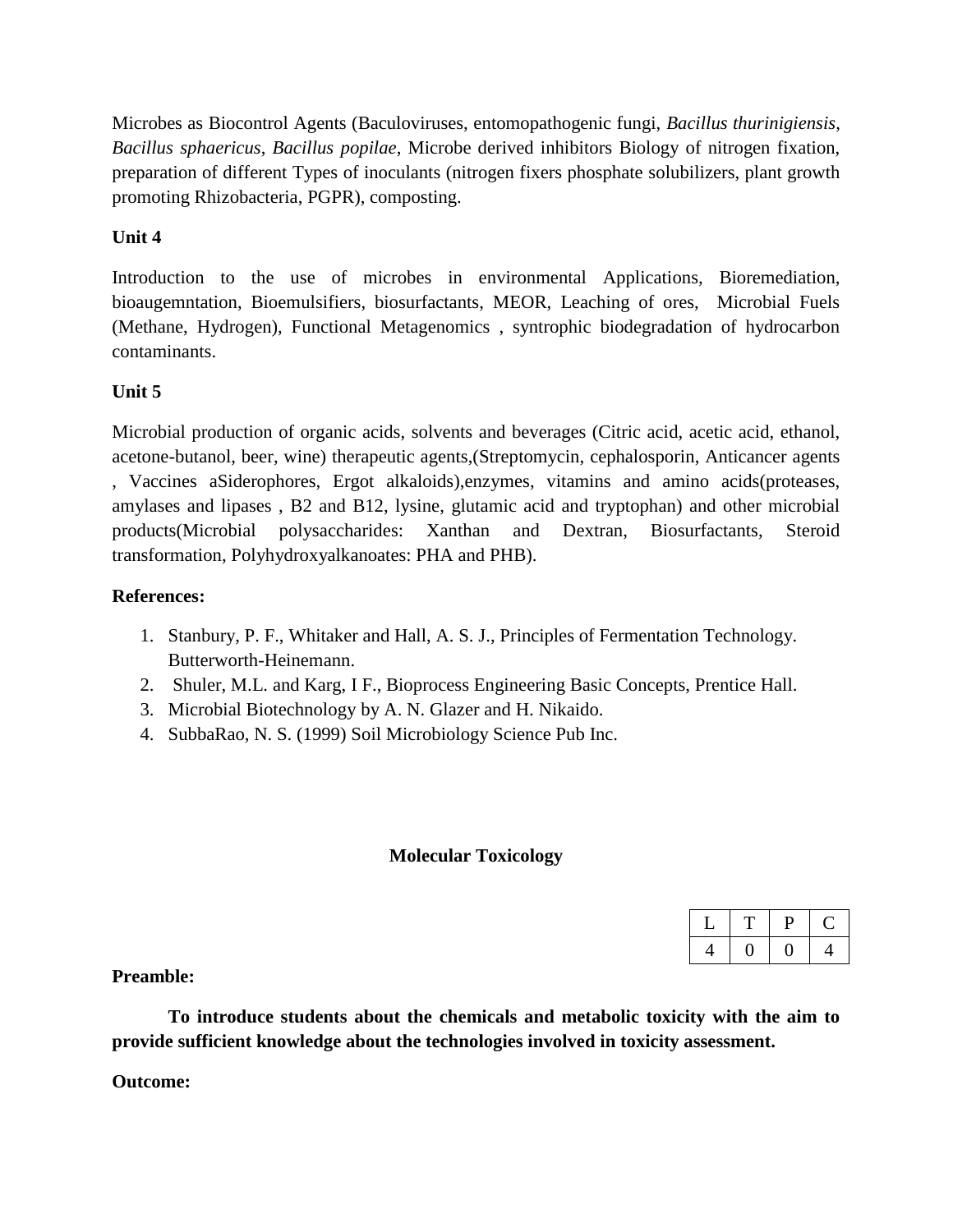# **To nurture the minds with the lethal dose informations which is mandatory for any toxicological experiments.**

### **UNIT I**

Introduction to Toxicology: Various types of toxicity (Acute, subacute, subchronic and chronic). Chemical interactions (Additive effect, potentiation, synergism and antagonism), Dose response relationship (ED50, LD50 EC50, LC50.)

#### **UNIT II**

Routes of exposure, absorption, distribution, elimination. IN VITRO and IN VIVO models in toxicological studies. Toxicity - Factors affecting toxicity. General concepts in toxicology; Passage of a chemical through the body absorption, distribution, metabolism, Excretion.

#### **UNIT III**

Role of Phase I metabolism in toxicity: Introduction, Cytochrome P450-mediated Phase I metabolism; Flavin monooxygenase-mediated Phase I metabolism. Role of Phase II metabolism in toxicity: Introduction, Glucuronide conjugation; sulphate conjugation; Glutathione conjugation.

#### **UNIT IV**

Co-ordinated responses to toxicity: Introduction, Immediate responses to toxic insult, coordination of the response to reactive chemicals, repair of cellular damage, regulation of apoptosis and necrosis. Role of genetics in toxic response: introduction, mechanisms of genetic control, tools for studying genetic responses to toxic insult.

#### **UNIT V**

Technologies for toxicity testing: Genomics-analysis of variation within the genome, Reporter gene assays, Transgenics; Transcriptomics-Microarray analysis, real time quantitative RT-PCR; Proteomics- 2D-gel electrophoresis, MALDI-TOF mass spectroscopy, protein chip analysis; Metabonomics; Bioinformatics.

#### **References:**

- 1. Subramanian, M.A., 2004. Toxicology Principles and Methods, MJP Publishers, Chennai.
- 2. Plant, N. (2003). Molecular Toxicology. Bios Scientific Publishers, New York.
- 3. Hodgson, E. and Smart, R.C. (2001). Introduction to Biochemical Toxicology. John Wiley & Sons,Inc. New York.
- 3. Keohavong, P. and Grant, S.G. (2005). Molecular toxicology Protocols. Humana Press, New York.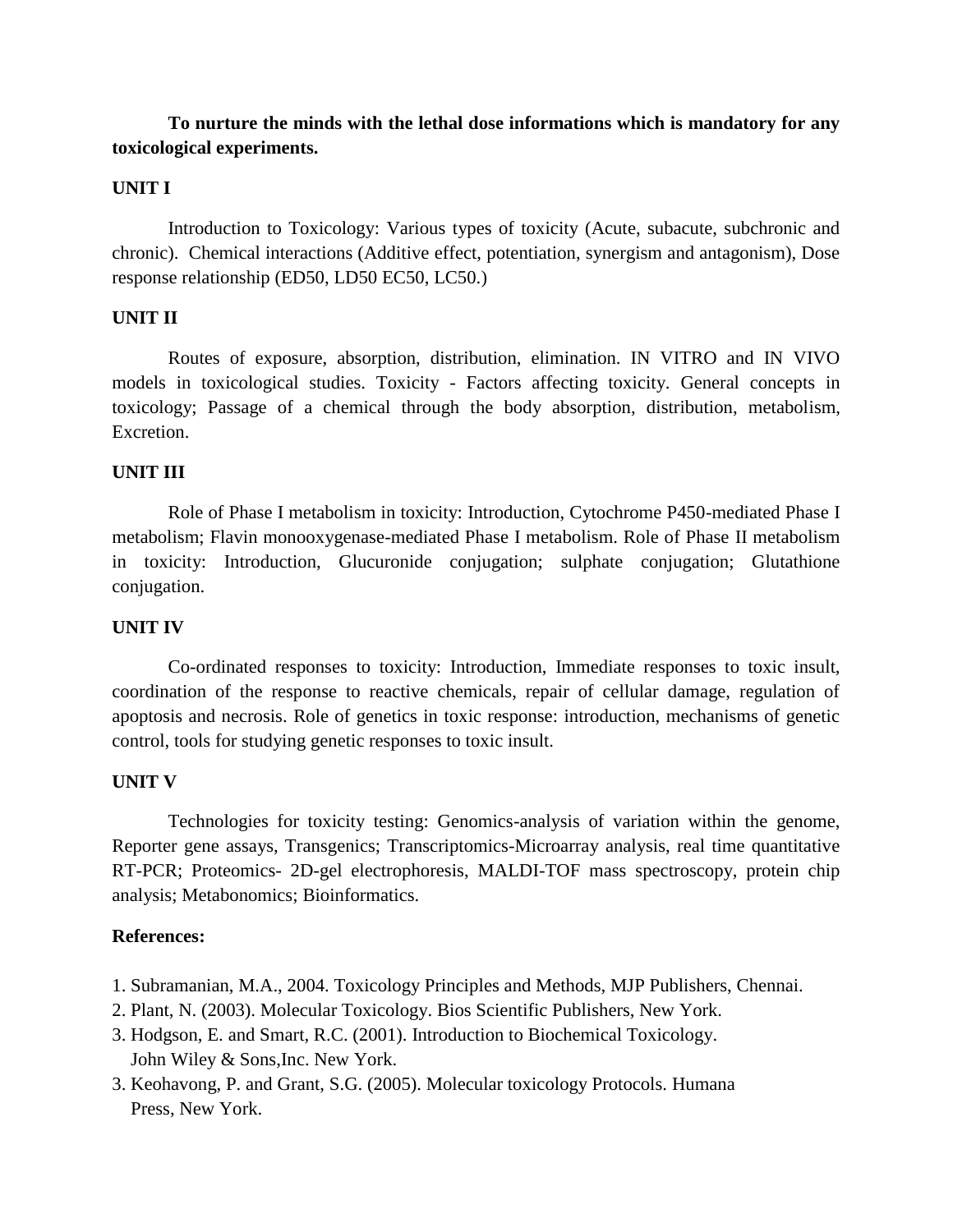4. Josephy, P.D. and Mannervik, B. (2006). Molecular Toxicology. Oxford University Press.

#### **Tissue Culture**

## **Objectives**

The goal of Cell Culture Techniques is for Scholars to identify and understanding the novel research findings through the necessary practical skills for the isolation of both animals and plant cells for in vitro studies, maintenance and manipulation of animal and plant cells in vitro and in vivo, and application of molecular techniques to in vitro situations.

#### **Learning Outcome**

- Develop basic aseptic skills for vertebrate and invertebrate cell culture.
- Understand media constituents and media formulation strategies for cell culture.
- Develop proficiency in vertebrate primary cell culture and the maintenance of cell lines.
- Apply cell and molecular techniques to in vitro situations.
- To know the different methods and equipments employed in the scale-up of animal and plant cell culture.

# **Unit I**

**Course Introduction** - Animal models vertebrates and invertebrates Rabbit, Mouse, Drosophilla, Zebrafish, Earthworm, Bacteria, Fungi. Media Formulations for Cell Culture, Importance of Serum and Serum Free media, Preparation of primary cells from invertebrate, Insect cell culture, overview.

#### **Unit II**

**Techniques and methods in animal cell cult**ure- Animal Cell Culture: Historical Background, Importance and progress in Animal Cell Culture Technology, Biology of Animal Cells and cultured cells, Types of cells, Cellular Interactions, Organo-typic culture and specialized cell culture techniques, Maintaining the culture, Producing cell lines of a particular cell type, Quantization of cells in cell culture, harvesting of cells, Cell viability determination, characterization, differentiation and transformation cells, Culturing and Sub-Culturing of Animal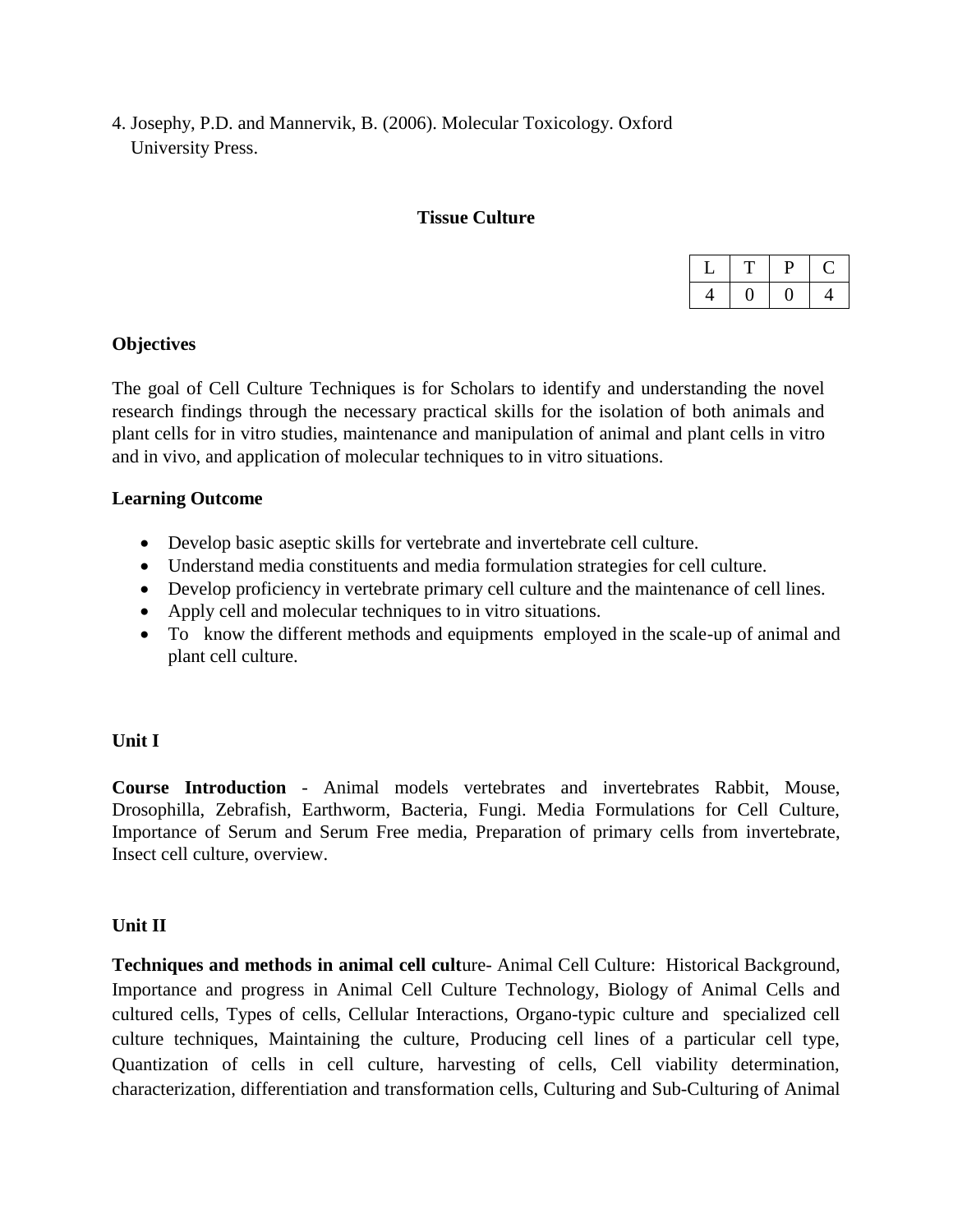Cells, Growth Parameters, Primary Cell Culture Principles and Procedures - Primary cell culture: Keratinocytes; Adipocytes, Hepatocytes; Lymphocytes. Long term and short term storage of cells and reviving cells from cryo-preservation. cell culture application in pharmaceutical research.

## **Unit III**

**Basic techniques in plant tissue culture** - Introduction to plant Cell & Tissue Culture. Design & lab setup of Tissue Culture laboratory, Tissue culture Media (Composition preparation), Types of culture. Role of Plant Hormones in growth & development of Plants. Micro propagation (Organogenesis, Somatic Embryogenesis, Shoot tip culture, Rapid clonal propagation, Embryo Culture & Embryo Rescue, Acclimatization of Plants) *In vitro* mutagenesis. Cryopreservation, Slow growth & DNA Banking for germ plasm conservation.

## **Unit IV**

**Plant cell culture, plant transformation technology & its applications.** Basics of Tumor formation, Hairy root, features of Ti & Ri Plasmid, Mechanism of DNA transfer role of Virulence gene, Use of Ti & Ri as vectors, Binary vectors, Use of 35s & other promoters genetic markers methods of nuclear transformation viral vectors  $\&$  their applications, Multiple gene transfers vector less or direct DNA transfer ,Use of reporter gene, Particle bombardment, electroporation, Microinjection, Transformation of monocots, Transgene stability & gene silencing in Plant transformation. Applications of Plant Transformation for Productivity & performance Herbicide resistance like atrazine, Insect resistance Bt gene, non Bt like protease inhibiters, Virus resistance, disease resistance, antibiotic stress, post harvest losses long shelf life of fruits & flowers. Chloroplast transformation, Advantage vectors & success with tobacco & potato Metabolic engineering & Industrial products.

# **Unit V**

**Cell Immortalization –** Steps and process of species specific cell immortalization, Methods of immortalization: integration of SV40, hTERT, HPV E6/E7, EBV, and MycT58A, RasV12, and  $p53^{-/-}$  Cell Immortalization Systems, impacts of immortalization in animal cells, Applications of immortalized cells in clinical research. Ongo genes and tumor suppressor genes.

# **References**

- 1. Morgan, S. I. Animal cell culture, 1993,Bio Scientific Publishers Ltd, Oxford.
- 2. Freshney,R.I.Culture of Animal cells:A Manual of Basic Technique, 1994, John Wiley and Sons Inc. Publication, USA.